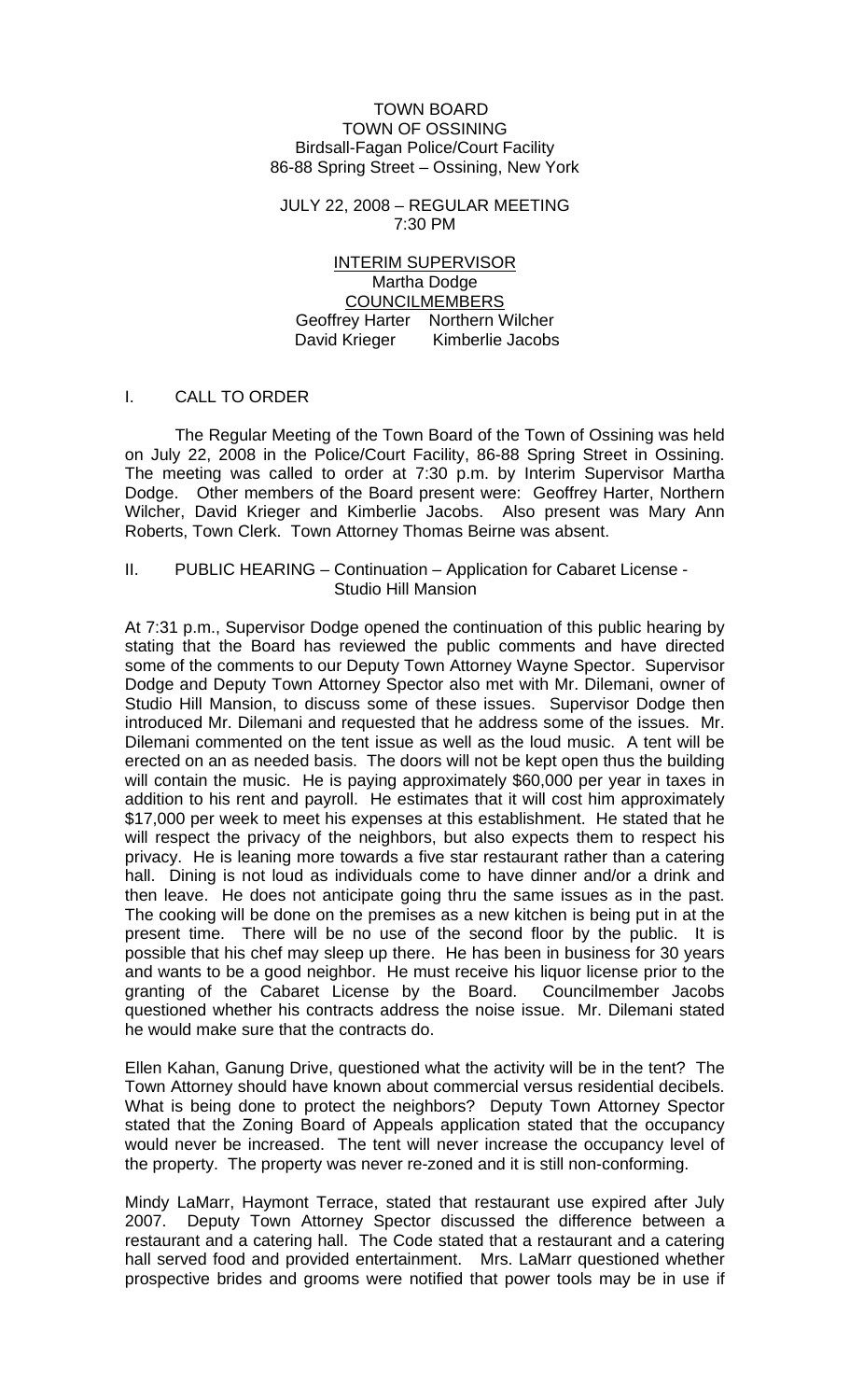they have a Saturday afternoon event. A reference was made to July 10, 2007 Town Board Minutes. There were events on the back lawn including an air castle. Supervisor Dodge stated that the Town could not restrict the use of the property. Deputy Town Attorney stated that these things are of a temporary nature. Mrs. LaMarr questioned where we draw the line with ponies, etc. Who gave the okay for a temporary tent to be erected? Deputy Town Attorney Wayne Spector stated that there were many non-conforming locations in the Town. The settlement which was dated February 20, 2005 does not contain an approval of zoning change from residential to commercial.

Lorraine Giametta, Haymont Terrace, stated that they have put up with this nuisance for 9 years. The Town Supervisor met with the owner of the establishment, but not the residents. Deputy Town Attorney Spector stated that there were specific conditions if the cabaret license is granted. It will prohibit the use of power, water, heat, etc in the tent.

Supervisor Dodge stated that the Board did not want to impinge on person rights of anyone. They have considered every step and had much discussion along the way. Mrs. Giametta questioned what the process is for residents to address the Zoning Board of Appeals regarding the temporary tent issue? Deputy Town Attorney Spector stated that the Zoning Board of Appeals did not opine temporary use of a tent. Mrs. Giametta questioned whether the Town Board could petition the Zoning Board of Appeals. Deputy Town Attorney Wayne Spector stated that he could not give the residents legal advise, however, the Town Board could refer this to the Zoning Board of Appeals.

Mr. Dilemani stated that the tent would be used for the cocktail hour, which is one hour weather permitting. It is not a continuing situation as individuals have cocktails outside in the tent for one hour and then go inside for the dinner reception at which time the doors are closed. There is no reason once the cocktail hour is over for guests to be outside. He is not responsible for the past. Prior to his commitment he met with the Building Inspector and read through the entire file as well as meeting with the Chief of Police and reviewing all of those files. He is not desperate to open this business. This is not a way to welcome out of towner's to your community. He has done his homework and intends to abide by the law. This is certainly not a way to sell the Town. Weddings begin at 7 p.m. Mrs. LaMarr questioned whether Brides and Grooms are told about the possibility of mowing grass during their ceremony? He stated he would take it under advisement. Supervisor Dodge stated that the Town wanted Mr. Dilemani to have a wonderful restaurant and hoped that he could co-exist with the neighbors.

Stuart Kahan, Ganung Drive, questioned whether the Building department and the Police Department had signed off on this application. Supervisor Dodge responded that they had.

Dennis Giametta, Haymont Terrace, questioned the definition of a catering hall and a restaurant. This establishment is non-conforming and the use of a 6 piece band will certainly create a lot of noise. Mr. Dilemani stated that up to a 6 piece band would only be used in the event of a wedding.

Ellen Kahan, Ganung Drive, stated that with the history of this establishment many items are not being well defined. The cabaret will be fully enclosed. Can we prohibit music outdoors? Mr. Dilemani stated that the music was only inside. Mrs. Kahan stated that microphones are not addressed.

Councilmember Krieger stated that the Board has been listening to the neighbors concerns and will continue to review to hopefully come up with an appropriate decision.

At 8:37 p.m., Councilmember Krieger moved and it was seconded by Councilmember Harter that the public hearing be adjourned to a future meeting.

Motion Carried: Unanimously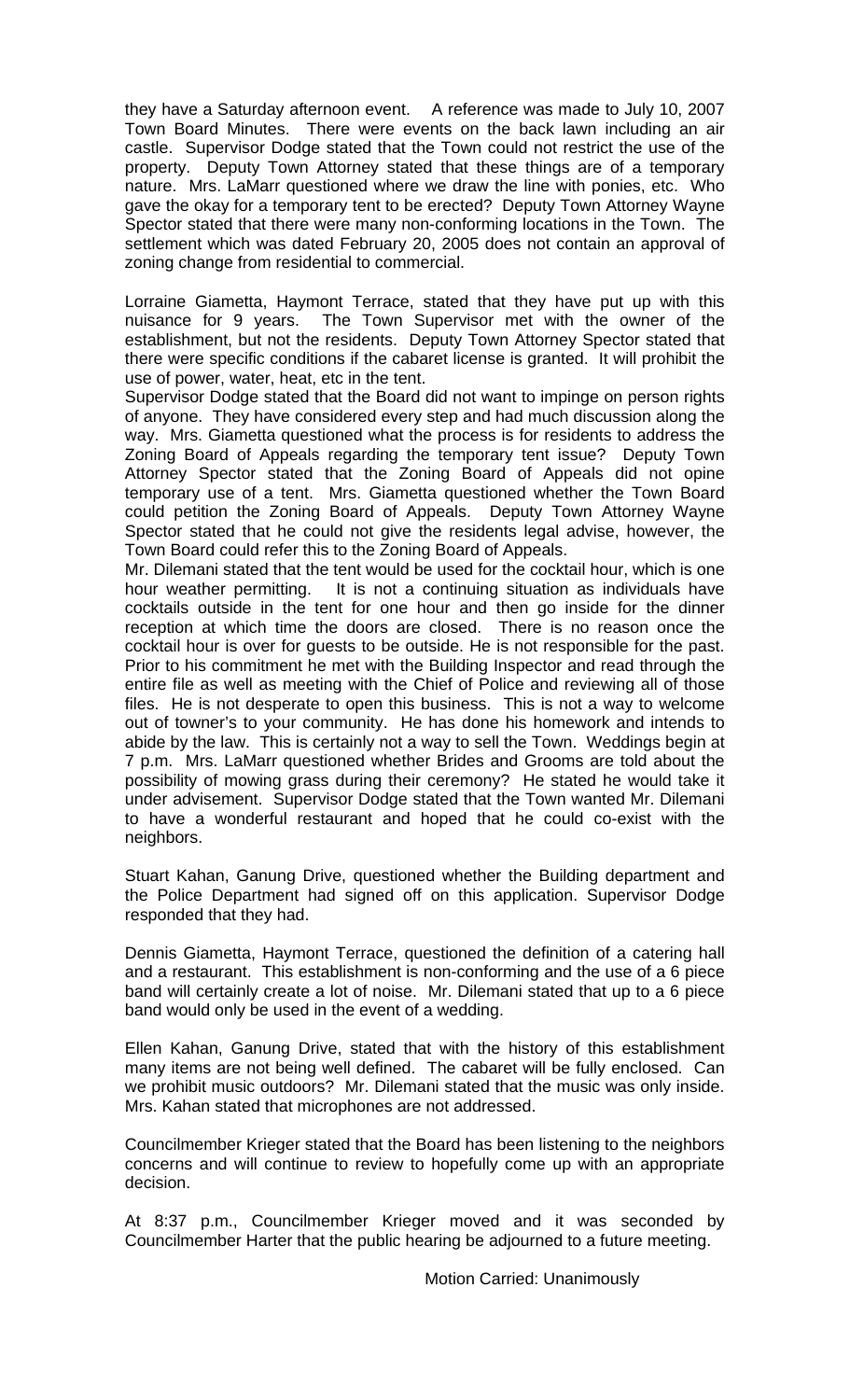### III. PUBLIC HEARING – In the matter of the proposed Increase & Improve ment of the Facilities of the Stormytown Sewer **District**

At 8:37 p.m., Supervisor Dodge opened the Public Hearing and reported that this was an aged facility which is in need of sewer line replacement. One pump has already failed. There are two alternative available one being the replacement with a new pump or the re-creation of an impeller. The second alternative is not deemed appropriate and cost effect. The Superintendent of Highway has done a study and determined that if the pump is not replaced it could cost up to \$43,000 per week by increasing and improvements of the facilities of the Stormytown Sewer District which consists of the acquisition of pumping and other incidental expenses the cost associated with this process will be approximately \$13,000.

Bobby Williams, Spring Street, questioned whether this was the same district as Cedar Lane Park? Will it affect other locations in the area? Councilmember Harter stated that it was not the same area as there is a substantial hill between the systems. It needs replacement as the alternative dare not be allowed.

At 8:45 p.m., Councilmember Krieger moved and it was seconded by Councilmember Harter that the public hearing be closed.

# Motion Carried: Unanimously<br>IV. ANNOUNCEMENTS

## **ANNOUNCEMENTS**

Councilmember Krieger announced the passing of Federal District Judge in the Southern District of New York Charles L. Brieant on July 21<sup>st</sup>. Judge Brieant was nominated by President Richard Nixon in 1971 and has held the seat since then. Judge Brieant also served as Town Supervisor of the Town of Ossining from 1960 – 1963. The wake will be held on Wednesday, July 23, 2008 at Leach & Thomas Funeral Home, 32 State Street, Ossining, New York from 2 – 4 p.m. and 7 – 9 p.m. The funeral will take place on Thursday, July 24, 2008 at the Trinity Church, South Highland Avenue, Ossining, New York at 10 a.m. In lieu of flowers the family is requesting donations be made to the Ossining Historical Society, 196 Croton Avenue, Ossining, New York 10562.

## V. TOWN BOARD RESOLUTIONS

## A. Approval of Minutes – July 8, 2008

 Councilmember Harter moved and it was seconded by Councilmember Wilcher that the following be approved:

 Resolved, that the Town Board of the Town of Ossining hereby approves the Minutes of the July 8, 2008 Regular Meeting as presented.

Vote:  $4 - 0 - 1$  Voting Yes: Harter, Wilcher, Jacobs Dodge Abstaining: Krieger Councilmember Krieger was absent from the July 8, 2008 meeting.

#### B. Approval of Voucher Detail Report

 Councilmember Wilcher moved and it was seconded by Councilmember Krieger that the following be approved:

 Resolved, that the Town Board of the Town of Ossining hereby approves the Voucher Detail Report dated July 22, 2008 in the amount of \$265,248.15.

Motion Carried: Unanimously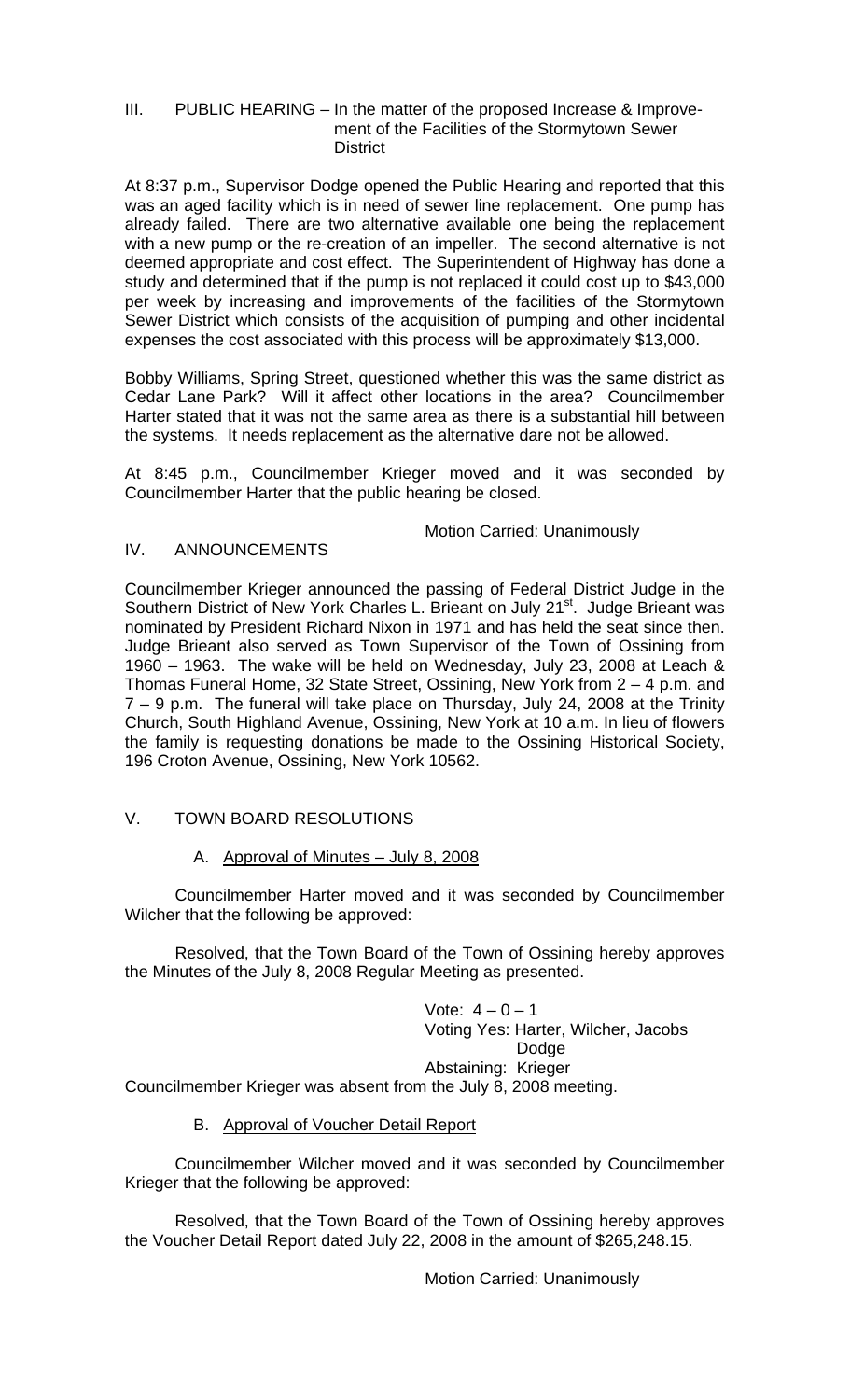C. Resolution Authorizing the Town Clerk to Advertise for Proposals for Samstag Avenue Retaining Wall

 Councilmember Jacobs moved and it was seconded by Councilmember Krieger that the following resolution be approved:

 Resolved, that the Town Board of the Town of Ossining hereby authorizes the Town Clerk to advertise for proposals for Samstag Avenue Retaining Wall, to be returnable no later than 10:00 a.m. prevailing time, on Thursday, August 14, 2008 in the Office of the Town Clerk, 16 Croton Avenue, Ossining, New York.

#### Motion Carried: Unanimously

#### D. Public Interest Order - In the matter of the Increase & Improvement of the Facilities of the Stormytown Sewer District in the Town of **Ossining**

 Councilmember Harter moved and it was seconded by Councilmember Krieger that the following resolution be approved:

WHEREAS, the Town Board of the Town of Ossining, Westchester County, New York (the "Town"), has had under consideration the increase and improvement of the facilities of the Stormytown Sewer District (the "District") in said Town, consisting of the acquisition of pumping equipment for said District, including incidental expenses in connection therewith; and

WHEREAS, the Town Board of said Town has caused to be prepared a map, plan and report, including an estimate of cost, relating to the increase and improvement of the facilities in said District; and

WHEREAS, the estimated maximum cost to said District of such increase and improvement of facilities is determined to be \$13,000; and

WHEREAS, such cost shall be annually apportioned within such District by said Town Board, and the amounts so apportioned shall be annually apportioned and assessed upon the several lots and parcels of land within said District in the manner provided by law;

WHEREAS, the Town Board has heretofore determined that the aforesaid increase and improvement is a "Type II" action under the regulations of the Department of Environmental Conservation of the State of New York promulgated under the State Environmental Quality Review Act, with no significant impact on the environment.

WHEREAS, at a meeting of said Town Board duly called and held on July 8, 2008, an Order was duly adopted by it and entered in the minutes specifying that the said Board would meet to consider the increase and improvement of the facilities of the Stormytown Sewer District in said Town at an estimated maximum cost of \$13,000, and to hear all persons interested in the subject thereof concerning the same at the Birdsall/Fagan Police Court Facility, 86-88 Spring Street, in Ossining, New York, in said Town, on July 22, 2008, at 7:30 o'clock P.M., Prevailing Time; and

WHEREAS, the said Order duly certified by the Town Clerk was duly published at least ten, but not more than twenty, days prior to the date of said hearing and posted, as required by law, to-wit: a duly certified copy thereof was published in the official newspaper of this Town, on July 12, 2008, and a copy of such order was posted on July 9, 2008, on the signboard maintained by the Town Clerk of the Town of Ossining, pursuant to Section 30, subdivision 6, of the Town Law and remained thereon to the date hereof; and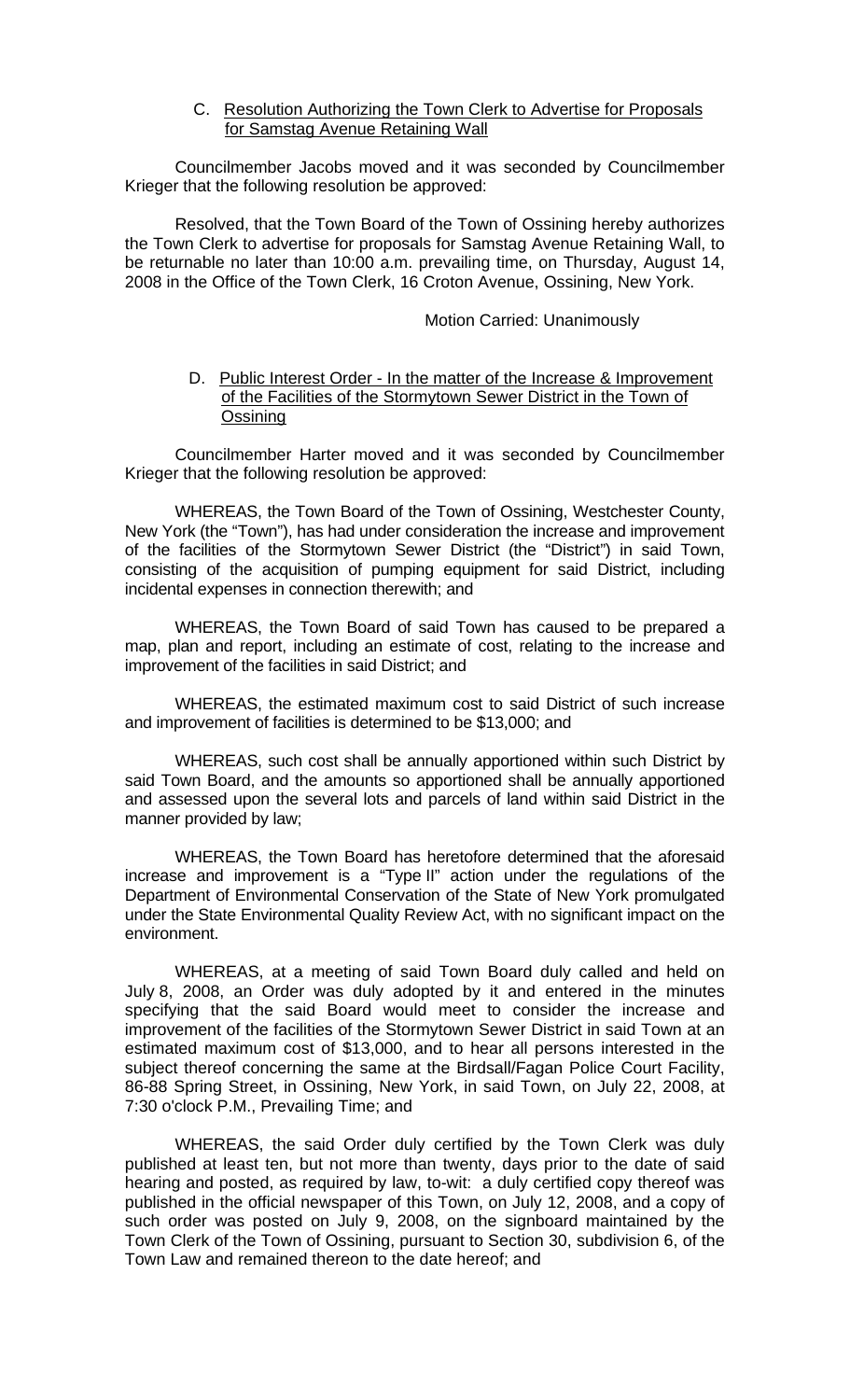WHEREAS, a public hearing was duly held at the time and place set forth in said notice, at which all persons desiring to be heard were duly heard; NOW, THEREFORE, BE IT

ORDERED, by the Town Board of the Town of Ossining, Westchester County, New York, as follows:

Section 1. Upon the evidence given at the aforesaid public hearing, it is hereby found and determined that it is in the public interest to increase and improve the facilities of the Stormytown Sewer District in the Town of Ossining, Westchester County, New York, consisting of the acquisition of pumping equipment for said District, including incidental expenses in connection therewith, at an estimated maximum cost of \$13,000.

Section 2. This order shall take effect immediately.

Motion Carried: Unanimously

#### E. Senior Services – Supplemental Nutrition Assistance Program (SNAP) And Nutrition Services Incentive Program (NSIP)

 Councilmember Jacobs moved and it was seconded by Councilmember Wilcher that the following resolution be approved:

 Resolved, that the Town Board of the Town of Ossining hereby authorizes the Town Supervisor to sign an agreement with Westchester County Department of Senior Programs and Services for the Supplemental Nutrition Assistance Program (SNAP) and the Nutrition Services Incentive Program (NSIP), effective April 1, 2008 – March 31, 2009. The Town shall receive funds not to exceed \$62,707.

#### Motion Carried: Unanimously

#### F. Adopting Revised Negative Declaration-Engel Park Shoreline Restoration Phase III

 Councilmember Harter moved and it was seconded by Councilmember Krieger that the following resolution be approved:

Whereas, On March 27, 2007, the Town Board adopted a Negative Declaration pursuant to the State Environmental Quality Review Act (SEQRA) for the vegetative restoration of approximately 280 linear feet of shoreline along the Hudson River and installation of upland shrub plantings along the new riprap stabilization at Engel Park; and

Whereas, the Town Board in consultation with the Westchester County Department of Planning has revised the scope of work for vegetative restoration at Engel Park to eliminate plantings on the sandy beach and return to the original plan of 600 linear feet of upland plantings, an asphalt pathway and an overlook within Engel Park; and

Whereas, the Town's Planning Consultant has also revised the Full Environmental Assessment Form and Negative Declaration and the Town Board has determined that the proposed action, namely the installation of upland plantings, an asphalt walkway and an overlook within Engel Park ("the Proposed Action") is an unlisted action under the State Environmental Quality Review ("SEQRA") and has revised the long form Environmental Assessment form ("EAF") resulting in determination that the installation of plantings, a walkway and an overlook will not have any significant adverse impacts upon the environment ("Negative Declaration") and therefore, that no environmental impact statement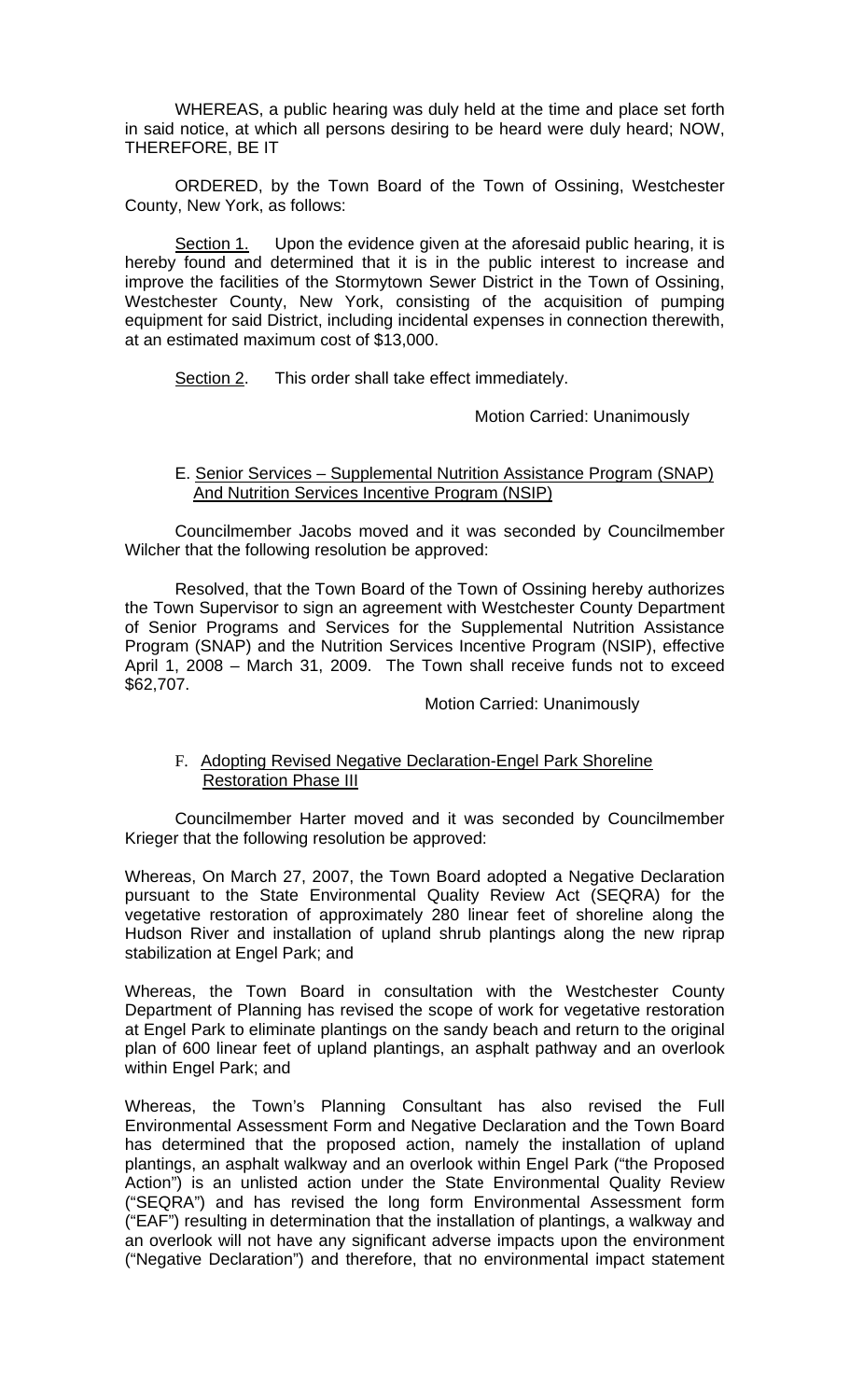need be prepared and the process required by SEQRA may be deemed complete;

Now, therefore be it Resolved, that the Town Board of the Town of Ossining hereby finds that the proposed action, namely the installation of 600 linear feet of upland plantings, an asphalt walkway and an overlook within Engel park will not directly result in any significant adverse impacts on the environment, but rather will help to foster a healthy habitat and promote the enjoyment of the Hudson River's waterfront beauty and recreational opportunities through plantings and a walkway with scenic viewpoints. More specifically,

- The Proposed Action will not have a significant adverse environmental impact on any Critical Environmental Area (CEA).
- The Proposed Action will not have a significant adverse environmental impact on any unique or unusual land forms.
- The Proposed Action will not have a significant adverse environmental impact on any water body designated as protected.
- The Proposed Action will not have a significant adverse environmental impact on any non-protected existing or new body of water.
- The Proposed Action will not have a significant adverse environmental impact on surface or groundwater quality or quantity.
- The Proposed Action will not have a significant adverse environmental impact on or alter drainage flows or patterns, or surface water runoff.
- The Proposed Action will not have a significant adverse environmental impact on air quality.
- The Proposed Action will not have a significant adverse environmental impact on any threatened or endangered species.
- The Proposed Action will not have a significant adverse environmental impact on any non-threatened or non-endangered species.
- The Proposed Action will not have a significant adverse environmental impact on agricultural land resources.
- The Proposed Action will not have a significant adverse environmental impact on aesthetic resources.
- The Proposed Action will not have a significant adverse environmental impact on any site or structure of historic, prehistoric or paleontological importance.
- The Proposed Action will not have a significant adverse environmental impact on the quantity or quality of existing or future open spaces or recreational opportunities.
- The Proposed Action will not have a significant adverse environmental impact on existing transportation systems.
- The Proposed Action will not have a significant adverse environmental impact on the community's sources of fuel or energy supply.
- The Proposed Action will not have a significant adverse environmental impact as a result of objectionable odors, noise or vibration.
- The Proposed Action will not have a significant adverse environmental impact on the public health and safety.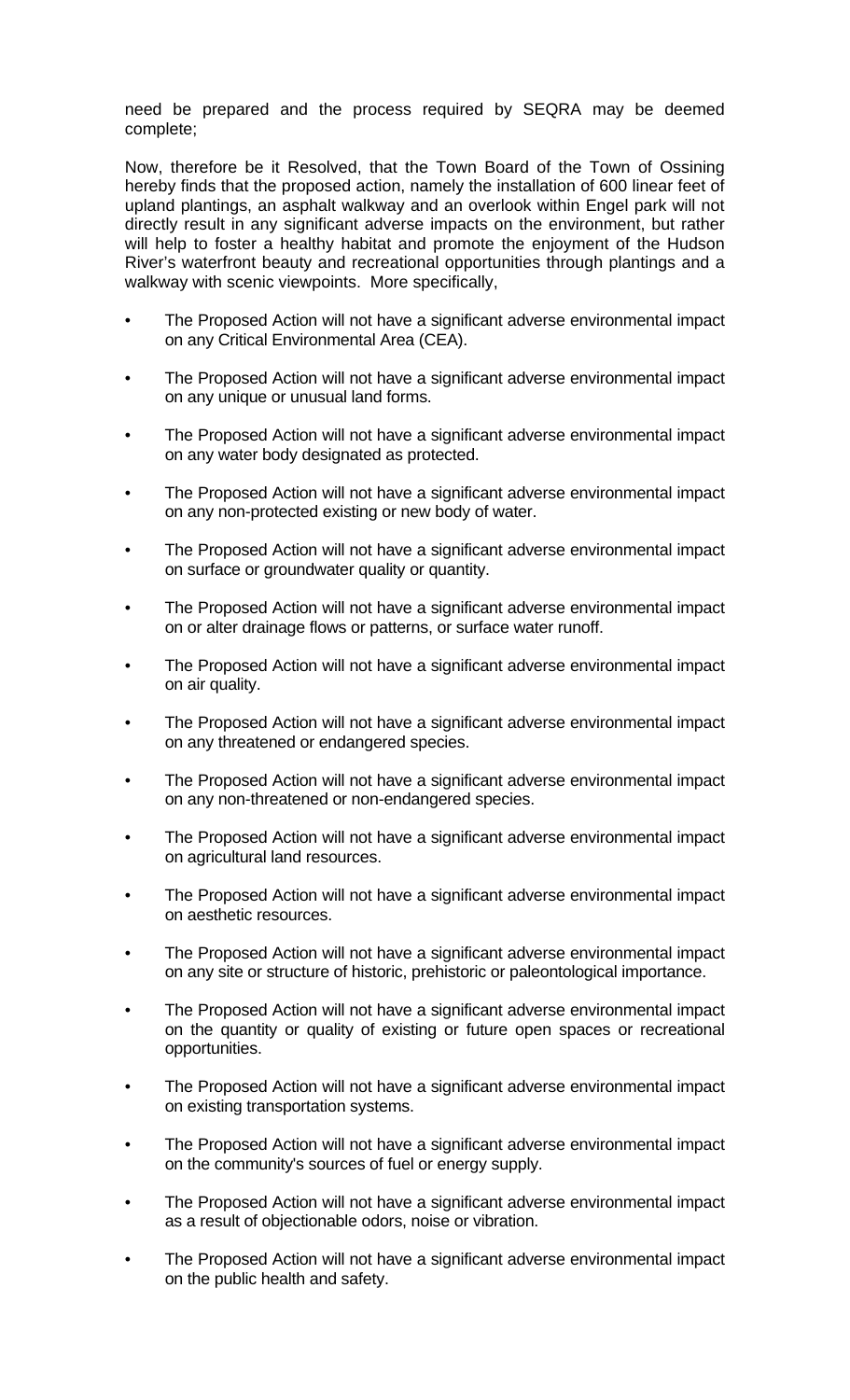• The Proposed Action will not have a significant adverse environmental impact on the character of the existing community.

## Motion Carried: Unanimously

## G. Resolution Authorizing the Town Clerk to Advertise for Proposals for Engel Park Planting and Overlook Project – Phase III

 Councilmember Jacobs moved and it was seconded by Councilmember Wilcher that the following resolution be approved:

 Resolved, that the Town Board of the Town of Ossining hereby authorizes the Town Clerk to advertise for proposals for Engel Park Planting and Overlook Project – Phase III, to be returnable no later than 11:00 a.m. prevailing time on Thursday, August 14, 2008 in the Office of the Town Clerk, 16 Croton Avenue, Ossining, New York.

## Motion Carried: Unanimously

## H. Senior Citizens – Call-a-Cab Program

 Councilmember Krieger moved and it was seconded by Councilmember Wilcher that the following resolution be approved:

Resolved, that the Town Board of the Town of Ossining hereby authorizes the Town Supervisor to sign a Call-a-Cab contract with J & A Cab Services, Inc, 927 Paulding Street, Peekskill, NY, effective immediately through December 31, 2008.

#### Motion Carried: Unanimously

## I. Dale Cemetery- Sprinkler Irrigation System Supplies

 Councilmember Harter moved and it was seconded by Councilmember Wilcher that the following resolution be approved:

Resolved, that the Town Board of the Town of Ossining hereby authorizes NBA Sprinkler Systems of Hopewell Junction, NY to furnish and install a new 3" PVC pipe from the Dale Cemetery Havell Street entrance to the cul-de-sac at the end of Fox Conner Drive to be used for small scale portable sprinklers at the cemetery at a cost not to exceed \$7,300.00.

#### Motion Carried: Unanimously

## VI. VISITOR RECOGNITION

Peter Tripodi, Quail Hollow Road, stated that he had submitted a FOIL request for the Pace University IMA Study and was denied. Also questioned was when it would be made available to the public and will it be before the budget cycle? Supervisor Dodge advised that the Town Board as well as the Village Board would be submitting comments to Pace as there were several incorrect statements. This study is being funded by a grant.

Bobby Williams, Spring Street, announced that he had attended the Village Board Work Session two weeks ago where discussion took place regarding the purchase of a proposed fireboat in the amount of approximately \$500,000. This is a boat that will cover roughly 5 miles of shoreline. He also commented on a Journal News and NAACP website regarding Governor Patterson and the 100<sup>th</sup> Anniversary of the NAACP. Mr. Williams commented on the fact that there is still